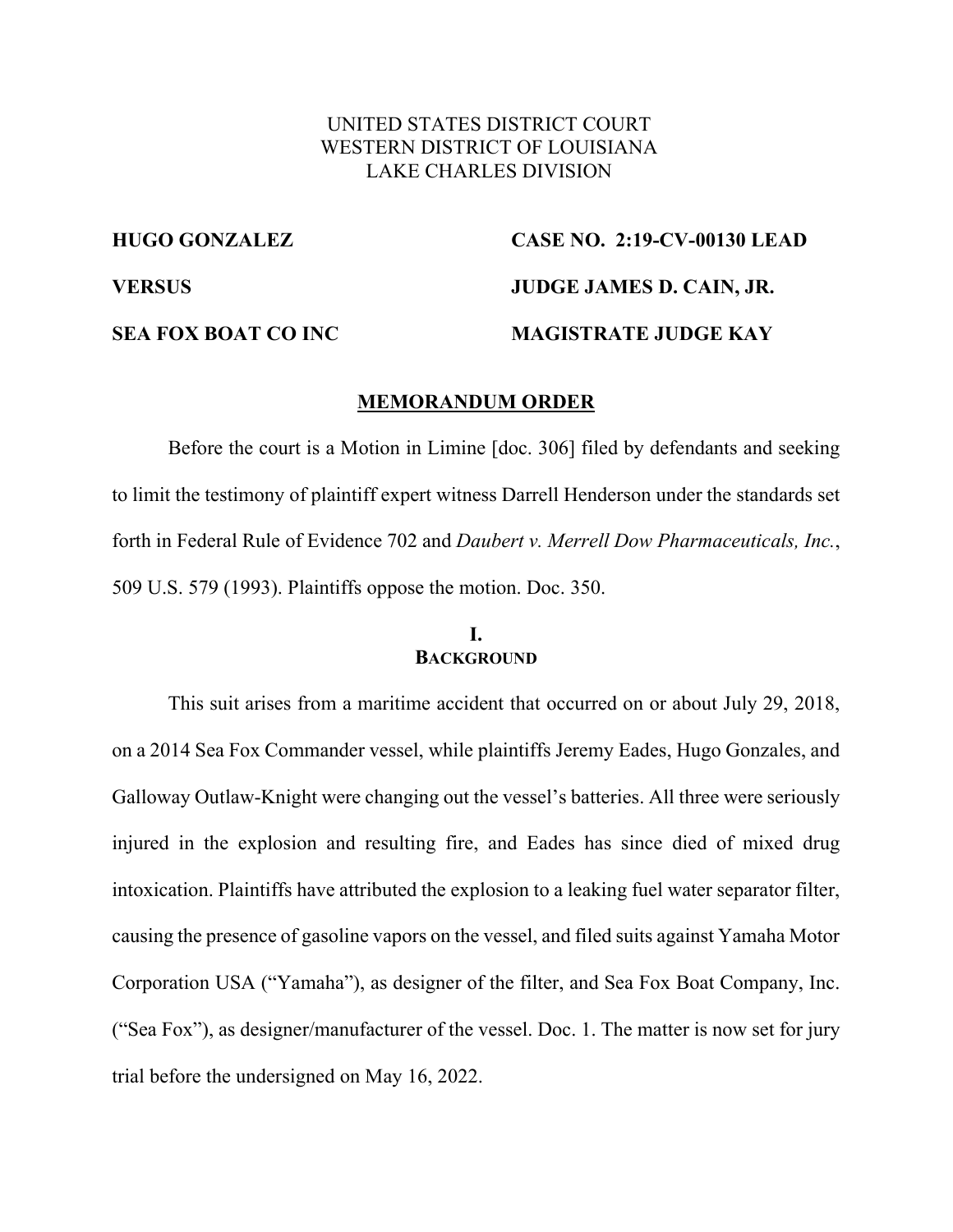Plaintiffs have given notice of their intention to introduce testimony from Darrell Henderson, a plastic surgeon who treated the burn wounds of Gonzales, Outlaw-Knight, and Eades. By separate motion defendants have objected to the designation of Henderson as a treating physician, and the court has rejected that challenge. In this motion defendants seek an order prohibiting Dr. Henderson from offering expert testimony regarding causation, psychological diagnoses, speculative future complications, and opinions on vocational rehabilitation and economic losses. Doc. 306. Plaintiffs oppose the motion.

# **II. LAW & APPLICATION**

### **A. Governing Law**

The trial court serves as gatekeeper in determining the admissibility of expert testimony, by making an initial determination of whether the expert's opinion is relevant and reliable. *See Daubert*, 509 U.S. at 589. This gatekeeping function extends to all expert testimony, whether scientific or not. *Kumho Tire Co., Ltd. v. Carmichael*, 526 U.S. 137, 147 (1999). Accordingly, Federal Rule of Evidence 702 provides that the court must consider the following three requirements on challenges to experts: 1) qualifications of the expert witness; 2) relevance of the proposed testimony; and 3) reliability of the principles and methodology on which the testimony is based.<sup>1</sup> The proponent of the expert testimony

<sup>&</sup>lt;sup>1</sup> The *Daubert* Court identified several additional factors for assessing whether the expert's methodology is valid and reliable, including whether the expert's theory had been tested and subjected to peer review, the known or potential error rate for the expert's theory or technique, the existence and maintenance of standards and controls, and the degree to which the technique or theory has been generally accepted in the scientific community. *Moore v. Ashland Chemical, Inc.*, 151 F.3d 269, 275 (5th Cir. 1998). However, the same standards cannot be applied to all possible fields of expertise. Accordingly, the *Daubert* analysis is necessarily flexible and fact-specific. *Kumho*, 526 U.S. at 150.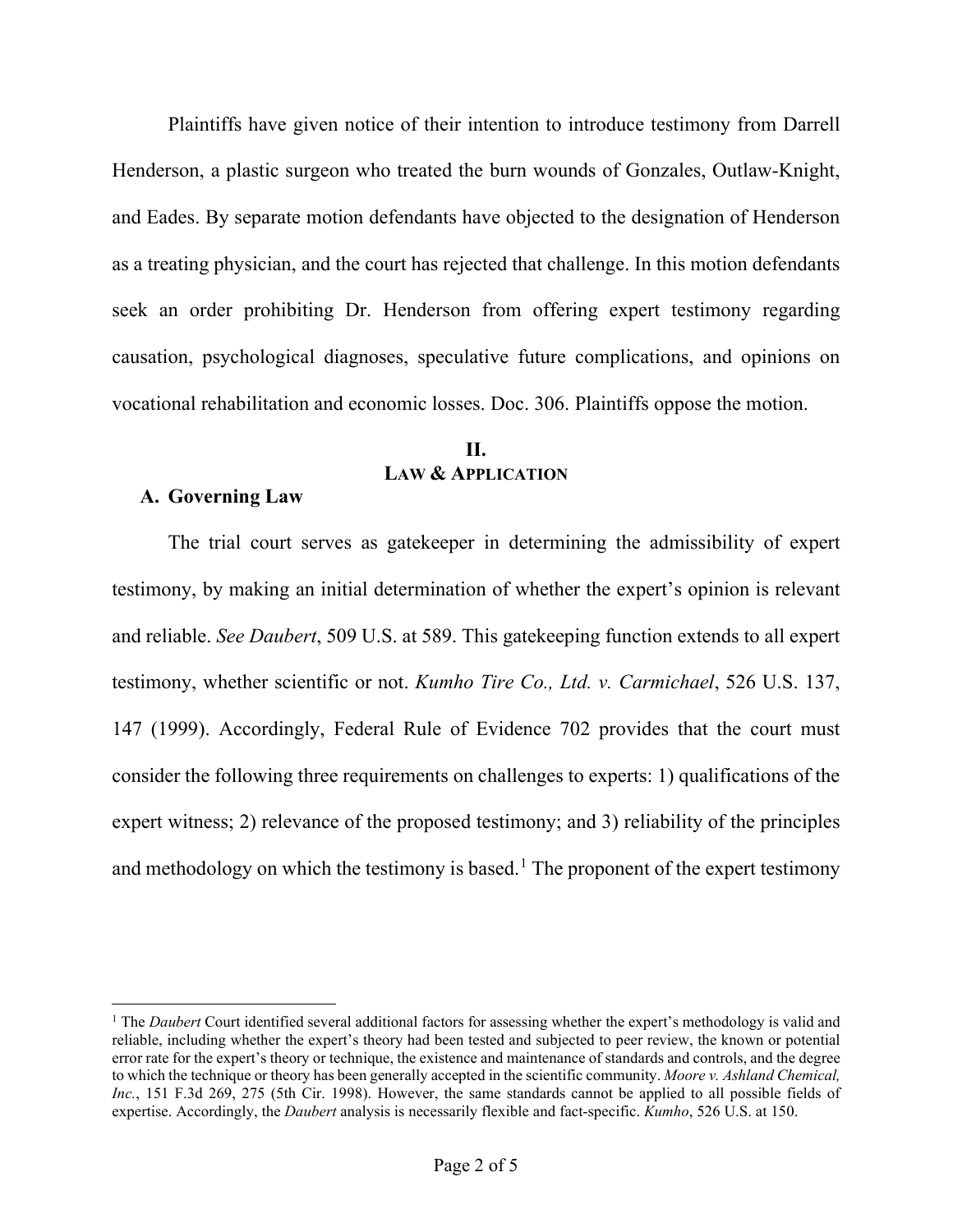bears the burden of proving its admissibility, by a preponderance of the evidence. *Mathis v. Exxon Corp.*, 302 F.3d 448, 459–60 (5th Cir. 2002).

The trial court has broad latitude in determining the admissibility of expert testimony. *Guy v. Crown Equip. Corp.*, 394 F.3d 320, 325 (5th Cir. 2004). Rejection of expert testimony is the exception rather than the rule, and the court's role as gatekeeper "does not replace the traditional adversary system and the place of the jury within the system." *Johnson v. Samsung Electronics Am., Inc.*, 277 F.R.D. 161, 165 (E.D. La. 2011); *Scordill v. Louisville Ladder Grp., LLC*, 2003 WL 22427981, at \*3 (E.D. La. Oct. 24, 2003). Instead, "[v]igorous cross-examination, presentation of contrary evidence, and careful instruction on the burden of proof are the traditional and appropriate means of attacking shaky but admissible evidence." *Scordill*, 2003 WL 22427981 at \*3 (quoting *Daubert*, 509 U.S. at 596).

### **B. Application**

Dr. Henderson is a board-certified plastic surgeon specializing in reconstructive plastic surgery, with years of experience treating burn patients. *See* doc. 306, att. 5, pp. 1– 3. He issued reports for all three plaintiffs in 2018, opining on their diagnoses and, in the case of Gonzales and Outlaw-Knight, treatment needs. Doc. 306, atts. 4–6. He also issued a supplemental report on Outlaw-Knight in 2022. Doc. 306, att. 8. In the original reports he described the surface area of the burns on each plaintiff and their impact on function. He also described plaintiffs' psychological symptoms and opined that all three should be referred for psychology consults, physical therapy, pulmonology consults, and ongoing monitoring of their wounds with possible laser surgery if compression garments failed to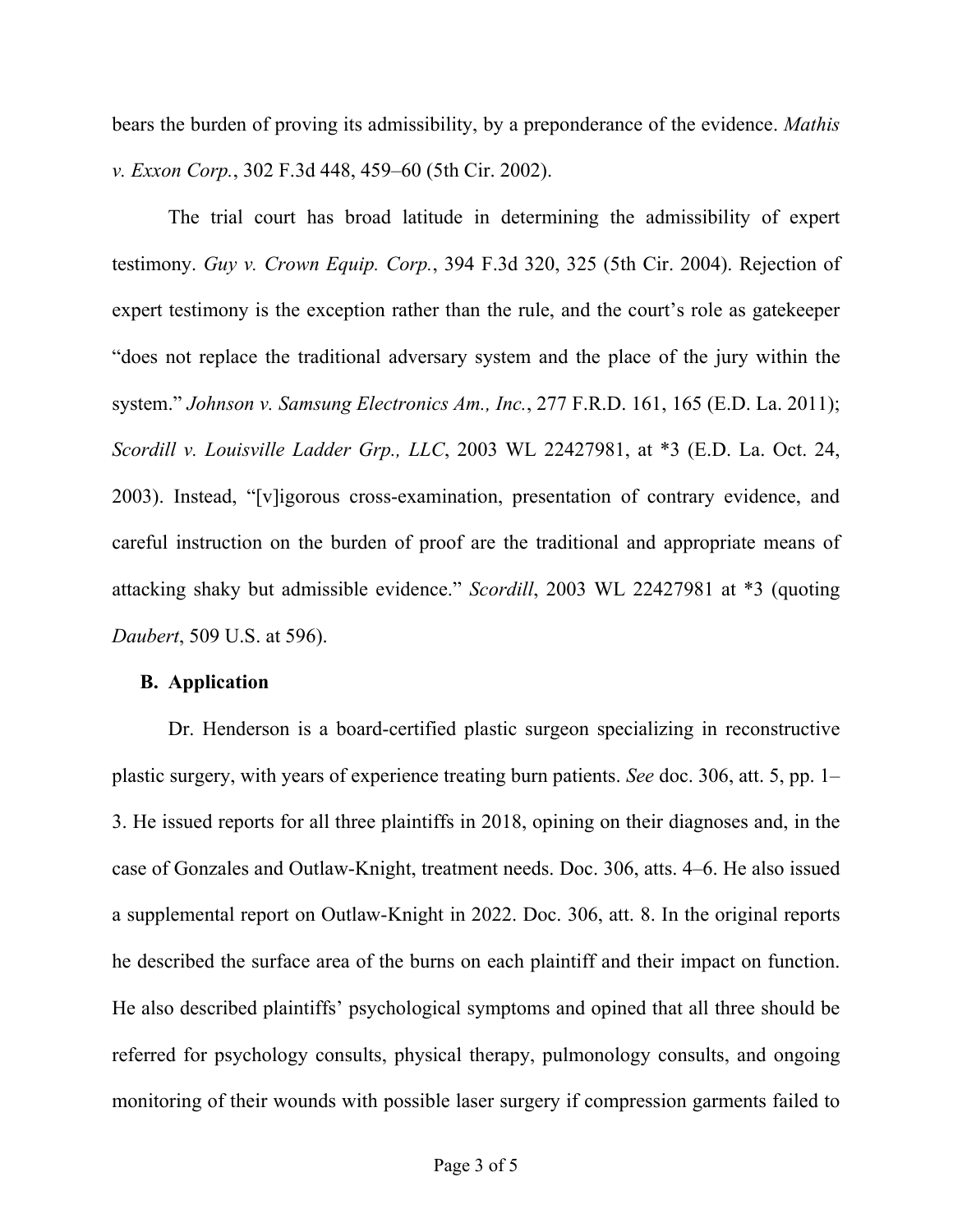keep the scars from turning hypertrophic or into keloids.<sup>2</sup> Henderson also stressed the risk of heat exposure, skin instability, and permanent impairment with plaintiffs' conditions, and stated on the issue of causation that leaking gas from somewhere in the boat could have created a "perfect storm" where a spark caused by changing the battery might have resulted in an explosion. In his supplemental report on Outlaw-Knight, Henderson provided a threepage update on the plaintiff's wound situation and then stated that his recommendations from the 2018 report remained unchanged. Doc. 306, att. 8.

The court agrees that any testimony on the cause of the accident is beyond Henderson's expertise. Henderson's other opinions, however, appear sufficiently tied to his established experience with burns and reconstructive wound care to satisfy *Daubert*'s standards. He testified as to the possible trauma of wound-inflicting events, symptoms described by each patient and need for further psychological treatment; this is within the scope of his expertise as a specialist who deals with traumas and may make referrals to other specialists. Although he hypothesized about certain diagnoses, such a traumatic brain injury, he did not indicate that he had performed the testing appropriate to give such a result or to offer a treatment plan. Likewise, as a physician who has reviewed the details of the accident he may opine on the possible need for a pulmonary consult. Accordingly, Henderson may testify as to the need for psychiatric/psychological and pulmonary consults as well as counselling needs for burn patients in general, but he may not offer a diagnosis or testify as to the likelihood of a treatment plan for any plaintiff.

 $2$  Henderson stated that, in his experience, the compression garments were effective 40 to 50% of the time while the laser treatment was effective 85 to 90% of the time. Doc. 306, att. 4, pp. 10–11.